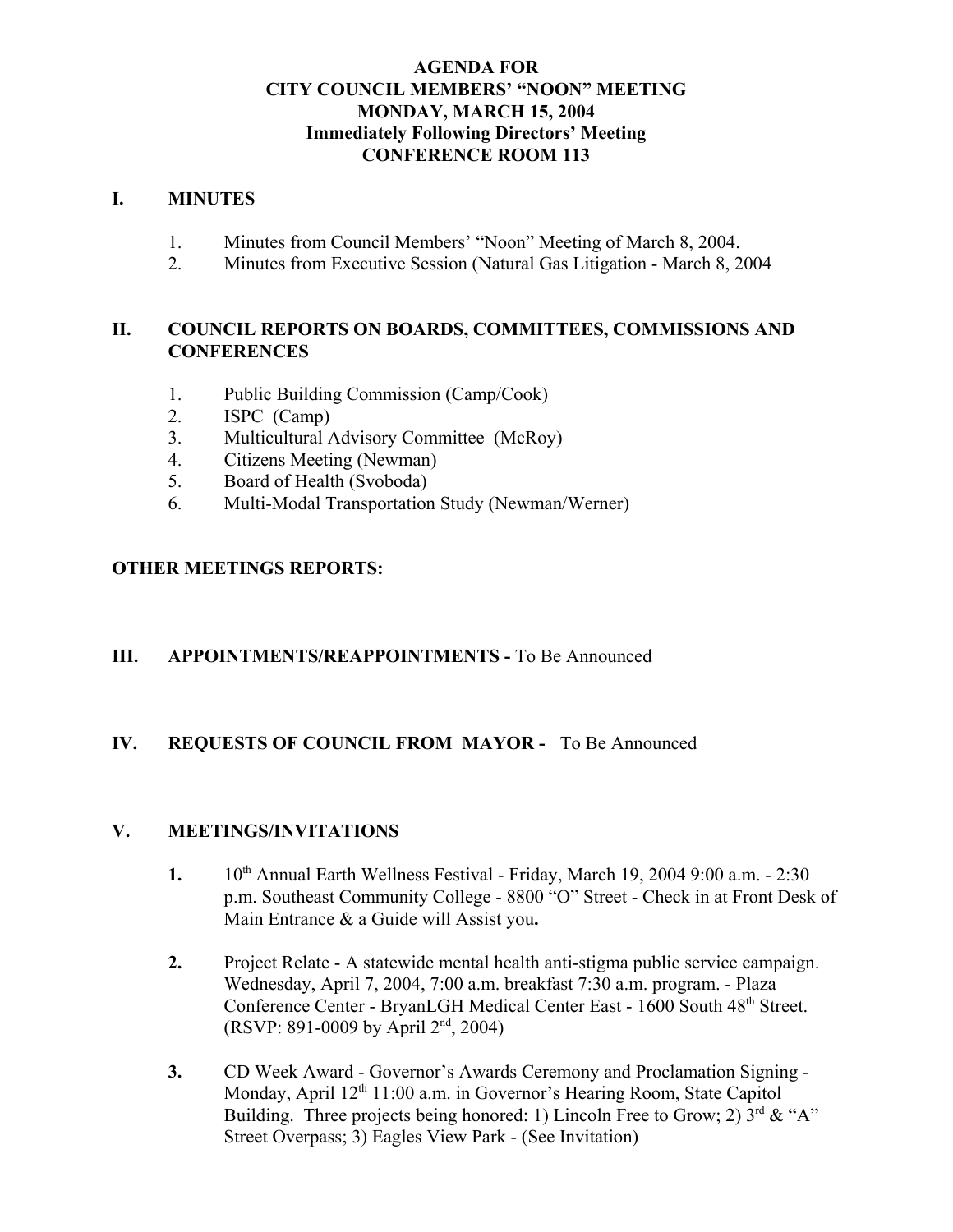- **4.** Julie Cervantes-Salomons Big Brothers Big Sisters 18th Annual Bowl for Kids Sake Bowlathon - April  $3<sup>rd</sup>$  - Call for more information AND Invitation to "Little Moments" - an outreach of Big Brothers Big Sisters - **(Please see note) Dates of Meetings at Heartland BBBS, 6201 Havelock Ave. (464-2227) Thursday, March 18th, 5:30 p.m.**  Tuesday, March 30<sup>th</sup> - 7:30 a.m. Wednesday, April  $14<sup>th</sup>$ , 5:30 p.m. **Thursday, April 29th, 7:30 a.m.**
- **5.** Chamber of Commerce Invitations to Ground Breakings and Ribbon Cuttings:
	- A. Groundbreaking: City Impact (Project H.E.L.P. House Fundraiser Wednesday March  $17<sup>th</sup>$  at 2:00 p.m. - Ridge Point Road West of  $27<sup>th</sup>$  Street on Pine Lake Road
	- B. Ribbon Cutting: The Basket Bunch, Friday, April 2 at 10:00 a.m. 4821 Lowell Street - Suite #1
- **6.** Everett Neighborhood Association Monday, March 15, 2004, potluck dinner at 6:30 p.m. and meeting at 7:00 p.m. at F Street Community Center. Please join us if possible.

## **VI. MISCELLANEOUS**

1. Discussion of Schools/Conferences Funding when Discretionary Funds are exhausted. - Are there other avenues available - Steve Hubka to add4ress budget options available (Miscellaneous Expense Account from Gen Fund/Gen Expense). (Specific concern regarding attendance for J. Camp who has been requested by the Chamber of Commerce to attend a Conference in May (representing the City Council).

# **VII. CITY COUNCIL MEMBERS**

### **VIII. ADJOURNMENT**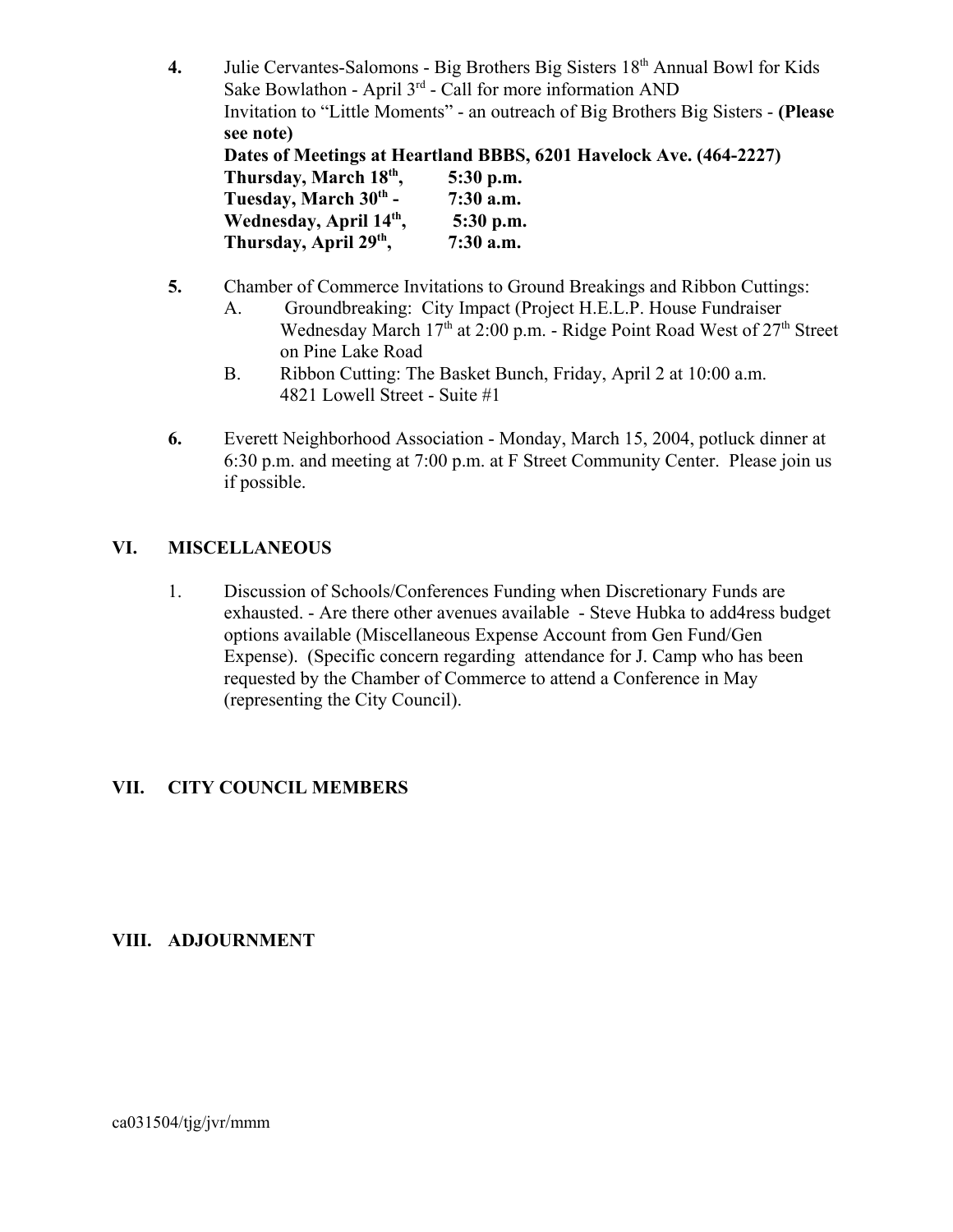## **MINUTES CITY COUNCIL MEMBERS' "NOON" MEETING MONDAY, MARCH 15, 2004** *CONFERENCE ROOM 113*

*Council Members Present:* Jon Camp, Chair; Terry Werner, Vice-Chair; Jonathan Cook, Glenn Friendt, Annette McRoy, Patte Newman, Ken Svoboda; ABSENT: None

*Others Present:* Mark Bowen, Corrie Kielty, Anne Harrell, Mayor's Office; Dana Roper, City Attorney*;* Bruce Dart, Health Director; Steve Hubka, City Budget Officer; Tammy Grammar, Council Staff - Covered Beginning of Meeting; Joan Ray Council Secretary - Covered Remainder of Meeting; Darrell Podany, Aide to Council Members Camp, Friendt and Svoboda; Nate Jenkins, Lincoln *Journal Star* representative.

### **I MINUTES**

- 1. Minutes from Council Members' "Noon" Meeting of March 8, 2004.
- 2. Minutes from Executive Session (Natural Gas Litigation) March 8, 2004

Chair Camp requested a motion to approve the above-listed minutes. Ken Svoboda moved approval of the minutes, as presented, by acclamation. The motion was seconded by Patte Newman and carried by unanimous consensus of the Council Members.

# **II. COUNCIL REPORTS ON BOARDS, COMMITTEES, COMMISSIONS AND CONFERENCES -**

1. PUBLIC BUILDING COMMISSION (Camp/Cook) Mr. Cook reported that the North Parking Facility had been discussed. He noted that the gates would begin functioning today. The tickets for validation have been handed out. He stated that he did not know what the mechanism would be for that yet.

He reported that panic buttons were a continued issue; the wet records - wasn't quite as bad as feared. They had thought that 5,000 boxes might have been damaged. It turns out only 932 State and 296 County/City records need to be dried. There is a company "BMS Catastrophe" which has been in business since 1981 and they will take the records, freeze dry them and bring them back and most will be restored just fine. So that is good.

He reported that monitors in the Council Chambers had been discussed, with input on the Omaha City Council's chambers where updating of the monitors had just been completed. They installed monitors and an electronic voting system, etc. We may take a trip up there and look at what they've done - and also look at some business sites that have some really nice systems.

Mr. Camp noted that chairs had been discussed. We're going to get the high-back blue chair and everyone will have a chance to look at a sample. They are \$641.00 each. This was in the approximate range of the chairs they had looked at earlier. It was noted that they had missed the auction where, it had been hoped, we would get the \$10.00 chairs.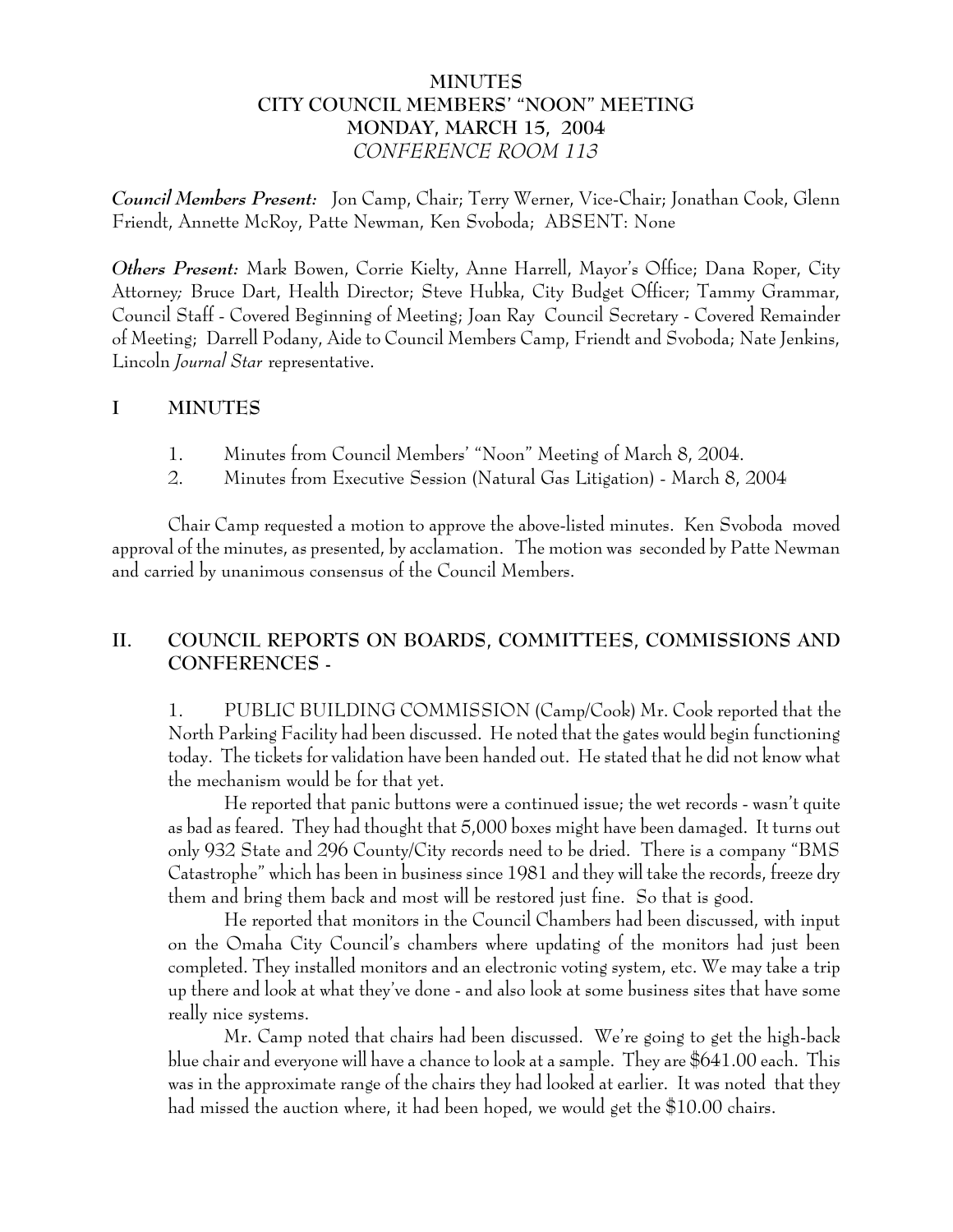2. ISPC (Camp) Mr. Camp reported that the biggest concern was looking at some protection from viruses. They're looking at some different ways to achieve that protection especially on attachments. He noted that Doug Thomas would be working in the next month on a process of using a delay that would hold incoming e-mails with attachments. We could ask all senders to add a suffix to be applied to any City e-mails. They're just looking at different ways that would be the least inconvenient for recipients and at the same time protect the City system.

## 3. MULTICULTURAL ADVISORY COMMITTEE (McRoy) No Report

4. CITIZENS MEETING (Newman) Ms. Newman reported that, unfortunately, it had been scheduled the same night as the Mayor's Neighborhood Roundtable, so there were only 18 citizens in attendance. She noted that Allan Abbott had been there to talk about some of the projects we have going on in the Northeast District such as rehab; and he answered questions about sidewalks. Ms. Newman reported that one really refreshing thing that she had heard from a couple of constituents was that they thought their street was plowed *too often* on North 48th Street.

Mr. Cook suggested that since Mr. Dart would be requested to make comments during the Health Board report that it be addressed last so the Board of Health discussion could be continued after the other reports had been completed.

Mr. Cook also wanted to note that the Mayor's Neighborhood Roundtable meeting had been extra long this time. It had a fabulous turn-out -despite the competition from Patte's meeting- the room was packed. The self-help grants were given out and Kent Seacrest made a presentation about his Liquor Permit. Also, Chief Casady spent an half-hour at the end showing the crime data and how it has changed over the last few years. They've really made some improvements in some of the core neighborhoods. So, police effort there is working and is helping. There are definitely still some problems, but Chief Casady's technology was quite amazing.

5. BOARD OF HEALTH (Svoboda) Mr. Svoboda gave this report after the Multi-Modal Transportation Study report was completed. He stated that he was not able to attend that meeting because of a schedule conflict. Mr. Bruce Dart came forward, having been invited to the "Noon" meeting at the Director's Meeting earlier this morning.

Mr. Dart reported that discussion had covered the information in the hand-out material he had given to Council this morning. (Copy on file in the Council Office). He noted that the biggest issue is the difference between a bar and a restaurant - and to be consistent with other State laws - primarily the Nebraska Pure Food Act and the Clean Indoor Air Act. The Health Department was asking to adopt the same definitions for licensed beverage establishments. That would clarify the type of facility we were dealing with. This helps us push the smoking room prohibition of the law; and also helps in dealing the "18 [years old] and under" issue of the law.

The only thing new that we were going to request is that we be allowed to add permit requirements so we could monitor who is and is not non-smoking in their facility.

He commented that when the law was first passed, we said we would look at it and bring what we thought might be problems forward. Then it would be up to Council to decide if it is something they want to look at or not. If it's not within your approval to discuss it, then fine. We're trying to, hopefully, be consistent across all of the State Laws and avoid any potential problems that we think might come up.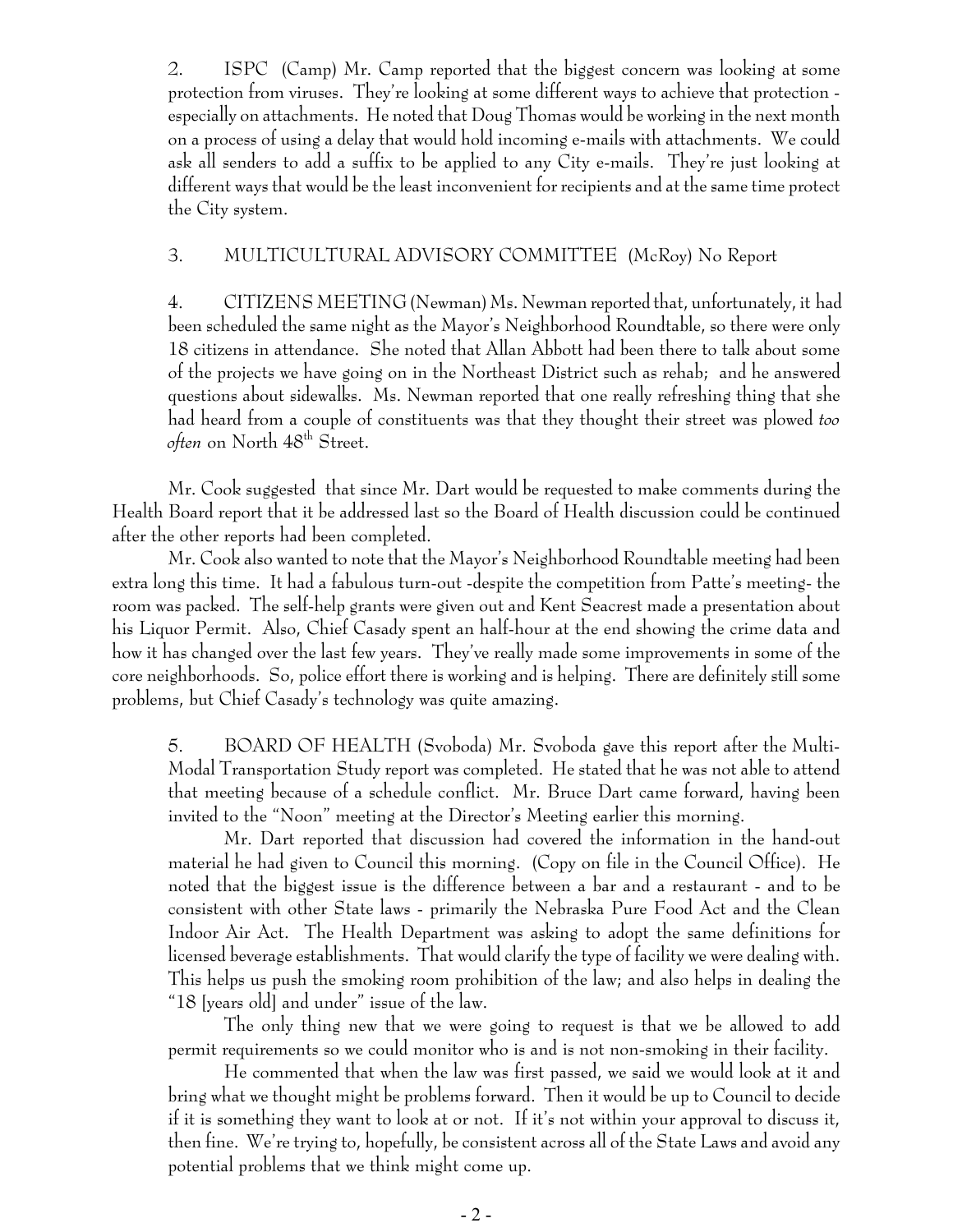Mr. Werner commented that he would like to have everything hammered out prior to bringing it to Council so we don't have to go through the whole debate again.

Discussion continued with Council bringing up concerns such as the intent of the new legislation. Mr. Cook commented that, if it were important that we mirror State Law in some way, he didn't understand why State Law was not brought forward as the basis of the legislation initially. The Health Department didn't provide any information about the State's laws or State enforcement efforts. Certainly the Board of Health hadn't made recommendations based on that. We chose a particular direction to go and the fact that it is not exactly the same as what State Law provides, shouldn't matter here. It is not in conflict with the State Law...they can work in concert with each other. Council passed the 60/40 split, partly because we felt it was important that food be served along with alcohol. The way Mr. Cook viewed the State Law definition for bar is that it is way too restrictive in that is says if you have a kitchen, you're a restaurant....which includes incidental food services - you're a bar, but beyond that, you're not. Is that what the Health Department is saying now?

Mr. Dart answered yes. He commented that when they first brought this forward, they were asking for 100% [ban]. That is why they had not looked at this issue. Mr. Cook felt the State Law encouraged the selling of liquor without much food and that seems to be at odds with the policy that the City has been pushing....which is the responsible consumption of alcohol along with food. That is why that suggesting that that be deleted is a radical rewrite of this ordinance....not just a small suggested change or a difference of interpretation.

Mr. Dart commented that this interpretation applies only to the establishments here in Lincoln. So, to the broad scope, it does ensure that most of the people that you're trying to protect will have the access and availability of food. He did not think it would effect a large number of establishments - perhaps fifty.

Mr. Cook asked if Mr. Dart were saying that the 60/40 split -the number allowed by that- is 50 establishments? Mr. Dart answered that with this interpretation we're talking about licensed beverage establishments and that only applies to approximately 50 places. Everybody else is serving food on more than a limited basis. Mr. Cook asked then if Mr. Dart was saying that by eliminating the 60/40 split, he would be saying only these 50 establishments would be allowed to have smoking because only those 50 have incidental food services? Mr. Dart answered that was right.

Mr. Cook stated that that was a pretty radical change. Mr. Dart commented that it was a matter of interpretation. Mr. Cook stated that a lot of those places that do serve food, which is the worry, might decide not to anymore, because they want to continue to allow smoking. They will have to make that decision. We didn't want to put them in that situation where we would give them an incentive to stop food services. Mr. Dart commented that part of the ordinance that was passed was to allow them, if they wanted to have smoking in these places, to have smoking rooms and this gives them the provision to do that. That was one of the things that we looked at - that we still met that intent. It was our goal to meet the Council's intent.

Council was concerned that the proposed provisions did not meet Council's intent. Ms. Newman commented that in her 10 years of public service in this community, responsible hospitality has been a very, very important thing. You can't compare it to Scottsbluff, NE or Imperial, NE or any of these other smaller towns that may be covered by the Nebraska Clean Indoor Air Act. We know we have a problem with over-consumption here. We have encouraged bars to open kitchens to serve proper food instead of [snacks]. For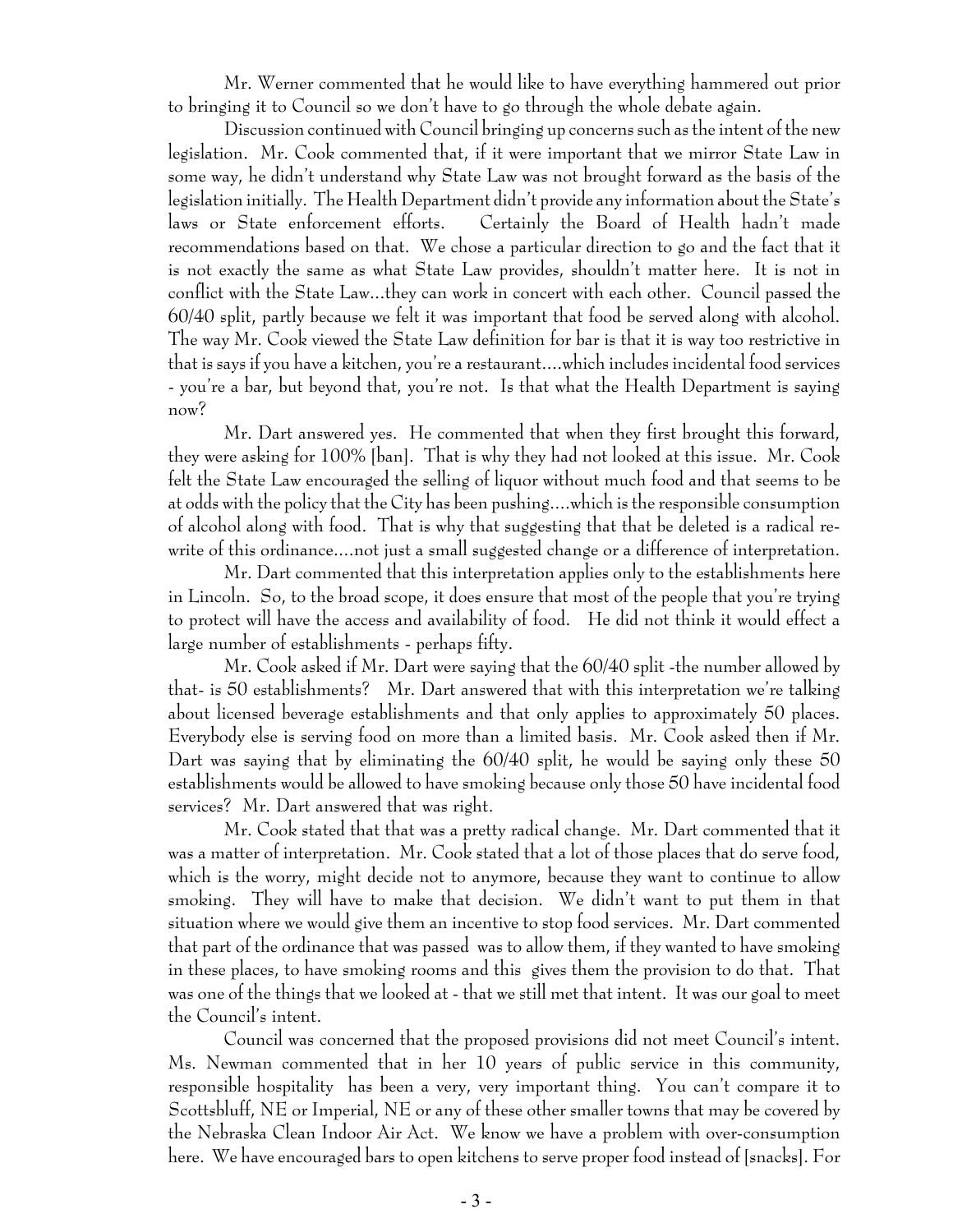the Health Department to come back and say we don't like the 60/40 split and we want it all to go non-smoking is not what this Council intended. We take that Responsible Hospitality Class very seriously. It is not offered in many different areas. That is one of the things that we expect in this community - along with responsible hospitality services. And that includes opening a kitchen. We know there is an [ad]verse correlation between over-consumption of alcohol and places that don't serve food. We're talking about community norms here - our own community standard. We don't want to be painted with the same brush as smaller communities in Nebraska.

Mr. Dart answered that they were not doing that and we're not trying to say everybody should go smoke-free. We're trying to give people the ability to sell what food they want in their kitchen and still cater to their smoking clientele and still allow families to bring their children into these facilities - such as sports bars. We're trying to be broad so we can meet everybody's average criteria. That's what we looked at.

Mr. Dart stated that these were the Health Department's recommendations [formulated] in a way that we could meet the Council's intent. If Council disagrees, we'll start enforcement of the ordinance that was originally passed. If problems come ups, we'll talk about it then.

Mr. Friendt stated that he felt Mr. Dart could sense that the way this recommendation is coming across is as an end run to change the ordinance and for people who didn't get their way to do it differently by some `definitions'. He would like to believe that is not true, but pointed out that Mr. Dart was getting an emotional reaction, which is: "Wait a minute - what is it that you don't understand about the 60/40 that we hashed around for three months"? That doesn't feel good. Mr. Dart stated that he understood and that is not why they had brought it forward.

Mr. Friendt commented that a second thing is that our enforcement suggestion can be a lot simpler, and Mr. Friendt thought, better than others that Mr. Dart had cited who said that they don't really do enforcement....that it was just "scouts honor". The fact is that you must report sales tax differently for alcohol than you do for food. Every operation could take their year-end financial statements and say "this is what we reported to the State for alcohol and this is what we reported for food". The thought is that that could be filed with an affidavit at the time their liquor license is renewed; then spot checks could be done, if necessary. But enforcement, in Mr. Friendt's estimation, seems to be blown out of proportion in comparitive terms of many other ordinances that we have in the City. We have many other requirements where we don't put every individual or every individual organization under a microscope every year.

His final suggestion was that, as Council had just passed a very complex "Living Wage Ordinance" with lots of exceptions - why don't you learn from that and use that approach to enforcement. We seem to have figured that one out.

Mr. Dart commented that that is what they night have to do. We were hoping....if there are going to be issues, we'd like to overcome them before they escalated so we can be more pre-active instead of waiting to see what is going to develop. Maybe nothing will....frankly, we don't know that, but we're looking at making this operation as smooth as possible. That was our intention. He hoped that Council would know that. He hoped that Council would know that that is not the way he personally does business. He also defended the Board of Health as being very upstanding regarding the issue.

Mr. Werner commented that this decision...your time table says the recommended changes will be voted on at the next Health Board meeting. Mr. Dart answered yes - and if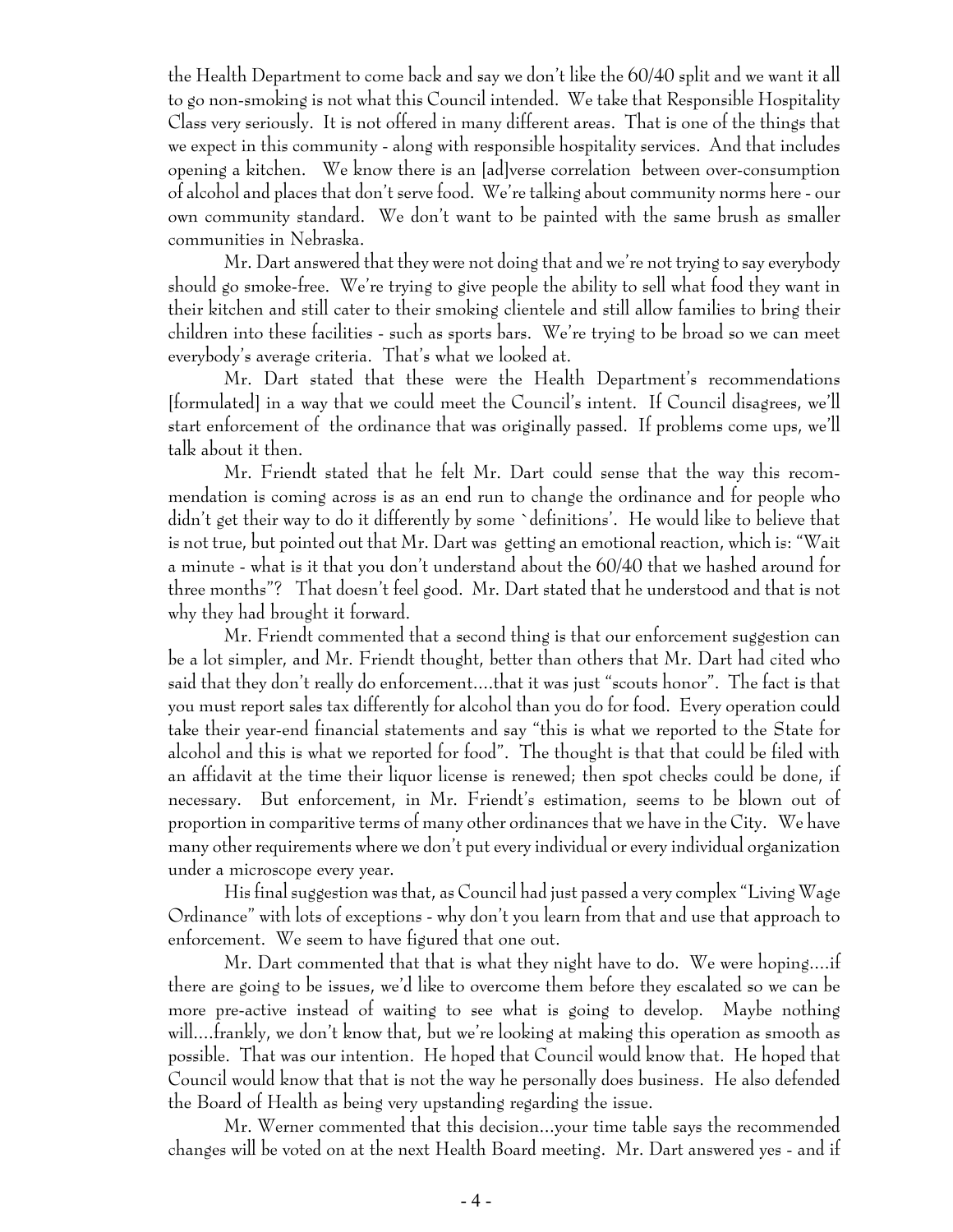they choose to support them. They had some issues too. We wanted to have a dialogue before we brought forward any draft. Mr. Werner stated that his point is -yes, we need to have a dialogue, because if you come forward with these recommendations, we're obviously going to have a big problem with them. Mr. Dart stated that he had told the Board that a lot would be based on the discussion we had here today.

Mr. Cook commented that there is also the issue of requiring that those locations that do have smoking in licensed beverage establishments and have only limited food service would be allowed to have smoking in it's entirety....staff recommended that the ordinance be revised to include ventilation requirements, the same as for a smoking room, for the [entire] establishment. Mr. Cook stated that they had had discussions about ventilation....long discussions. There were efforts by those on the Health Board, and others, to say that "ventilation doesn't work anyway". We said that if you have an establishment where you set aside a smoking room, that has to be separately ventilated. We didn't make onerous requirements on that. You have to ventilate to the outdoors and bring air in...you can't let it be positive air flow out of that room into the non-smoking portion. If the entire establishment allows smoking, he did not see how that would apply. We do require that you don't leak into your neighbors' environment; but if you're a stand-alone bar, or you don't have a problem with leakage into the neighboring businesses, he did not understand this very significant change - because that would be a huge cost that would be added to these businesses. It looks like a minor thing, but it would require a change in the ordinance and would actually be a huge change from what we did. He felt, like the 60/40 issue, the Health Board needs to understand that these are not minor modifications that they're suggesting. They're talking about sending us a whole new ordinance. Mr. Dart answered that the Health Board does understand because they had the exact same reaction as far as the costs involved. That was a huge concern of theirs. He stated that he didn't want the Health Board to come out looking bad on this. Staff brought this forward, not the Health Board. The Health Board reacted the same as Council has. They listened to our justification for what we're doing. They wanted to wait and see what our discussion would be today. If there is going to be a smoking room or have a ventilation requirement to meet that in these bars, they know it is going to be a cost and that is one of the things that they're concerned about.

Mr. Cook asked Mr. Roper if Council would need to change the ordinance to allow for a permitting process, or can that be part of the rule-making that the Health Department comes up with - in order just to know what establishments are in fact allowing smoking?

Mr. Roper asked if they would charge for it. Mr. Dart answered yes. Mr. Roper stated then that you would need an ordinance. Mr. Dart stated that the reason why is that we would have to deal more with [inaudible] and those kind of things, especially with those places with smoking rooms it will cost more staff time. Originally we were just talking about doing it on a complaint basis, but to enact the ordinance, it's going to actually require staff time and we have to pay for that. Plus we need to know who allows smoking.

Mr. Cook stated that he can't speak for anybody else, but a permitting process of some kind to make enforcement a little bit easier for you makes some sense. The "under 18" issue may need to be cleaned up, as he understood that there is some difficulties there. He didn't understand what the signage clean up was. The employee issue, he would be happy to discuss with Tonya. These other changes, he had a lot more trouble with. We made our decision. We knew there would be some clean-ups regarding enforcement mechanisms and so on, but other than that, he hoped the Health Board doesn't lead us down that path and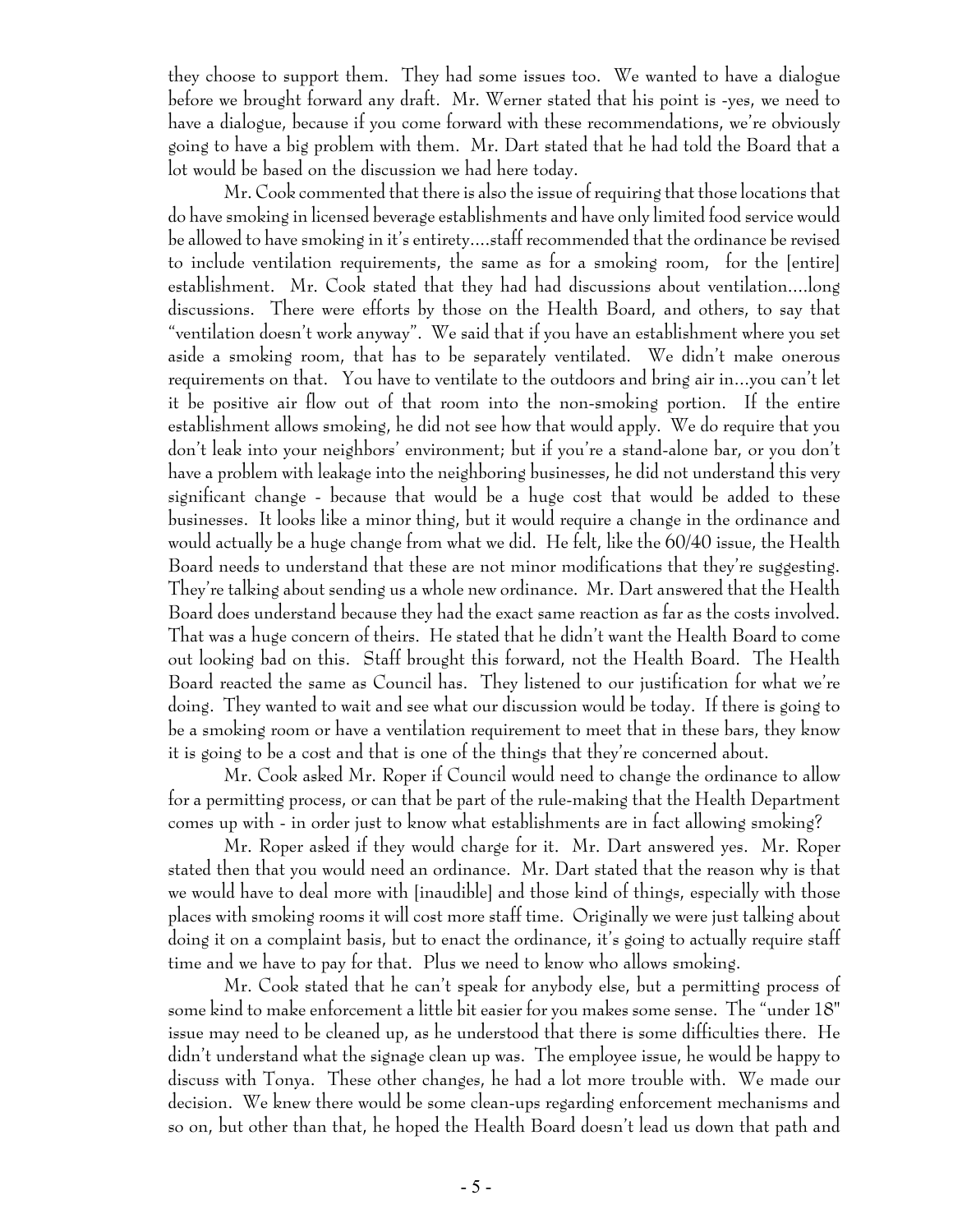say we're going to recommend these things regardless. And he hoped Mr. Dart was right that they have these concerns as well and that they respect what the Council has decided and that we're not going to bring forward something brand new and re-debate the whole issue.

Mr. Dart answered that the Board does feel that way. He knew how much work went into this previously. He did not want to put responsibility on the Health Board. They've expressed some of the same reservations and concerns as we expected to receive from the City Council. We thought it would be a good idea and relevant to have this dialogue and see where it goes. It doesn't hurt to talk about it. If this isn't what Council wants, we'll bring that back to the Board of Health and we'll go from there.

Discussion continued briefly. Mr. Friendt made a final comment that he felt these recommendations coming from staff, in his opinion, was problematic. In the form of government that we have, staff can make recommendations, which are appreciated, but this body sets policy. And staff carries out policy. Again, this evokes an emotional reaction that suggests that there are people [staff] feeling that "Council does not know what they were doing, and we've got to come back at them again". Mr. Dart answered that that is not what was intended, at all.

Ms. Kielty commented that staff talked with her about their intent...they literally went back and looked at the tapes of the meetings to see the intent of those discussions. Mr. Dart indicated that there was no disrespect, at all, intended.

Ms. McRoy asked Mr. Dart, based on the conversation we've just had here, what will your next direction to staff be, in order to revise what was presented here today in a manner that mirrors the Council's intent, to present to the Board of Health. Mr. Dart commented that the current law mirrors the Council's intent. It looks like now that the only thing that we'll really bring back to the Board of Health is the request to add the permitting requirement. But he needed to sit down with the Mayor's office and with his staff to make sure they're all on the same page with that. That is where he saw things at this point.

Council agreed that the "under 18" language needed to be clarified. Ms. McRoy wanted Health Staff to expedite any drafting and keep it on schedule so we can keep the July 1<sup>st</sup> enforcement date. She would be curious what will be presented to the Board of Health from staff before it goes to the Board of Health. Mr. Dart stated that, based on this discussion, he could not say what would be brought forward. Council agreed that they would like the information by the April  $6<sup>th</sup>$  Meeting.

Discussion continued briefly with explanation by Mr. Camp of his intent (and changes) with the "under 18" wordage. Mr. Svoboda observed that the 60/40 split had not necessarily been 60/40 percent food to alcohol, but alcohol to other revenue.

Mr. Svoboda stated that, in speaking with Health Department staff, he had told them that he felt the amendments that are being proposed or suggested here do change the intent of the ordinance as passed by Council. He reminded staff of that last week - that it would be extremely difficult to get any passage of the amendments as we saw them today...especially in eliminating the 60/40 split. He noted (in response to some facetious remarks from Council Members) that he was trying to recognize the majority opinion of the Council when he speaks to the Department as Council's liaison - even when he does not agree with the majority opinion. He does recognize that enforcement is going to be difficult as the Law Department and Health Department told us it would be.

Suggestions were made to wait the year to see how the special permit requests actually "shook out" before attempting any changes, if changes were even necessary.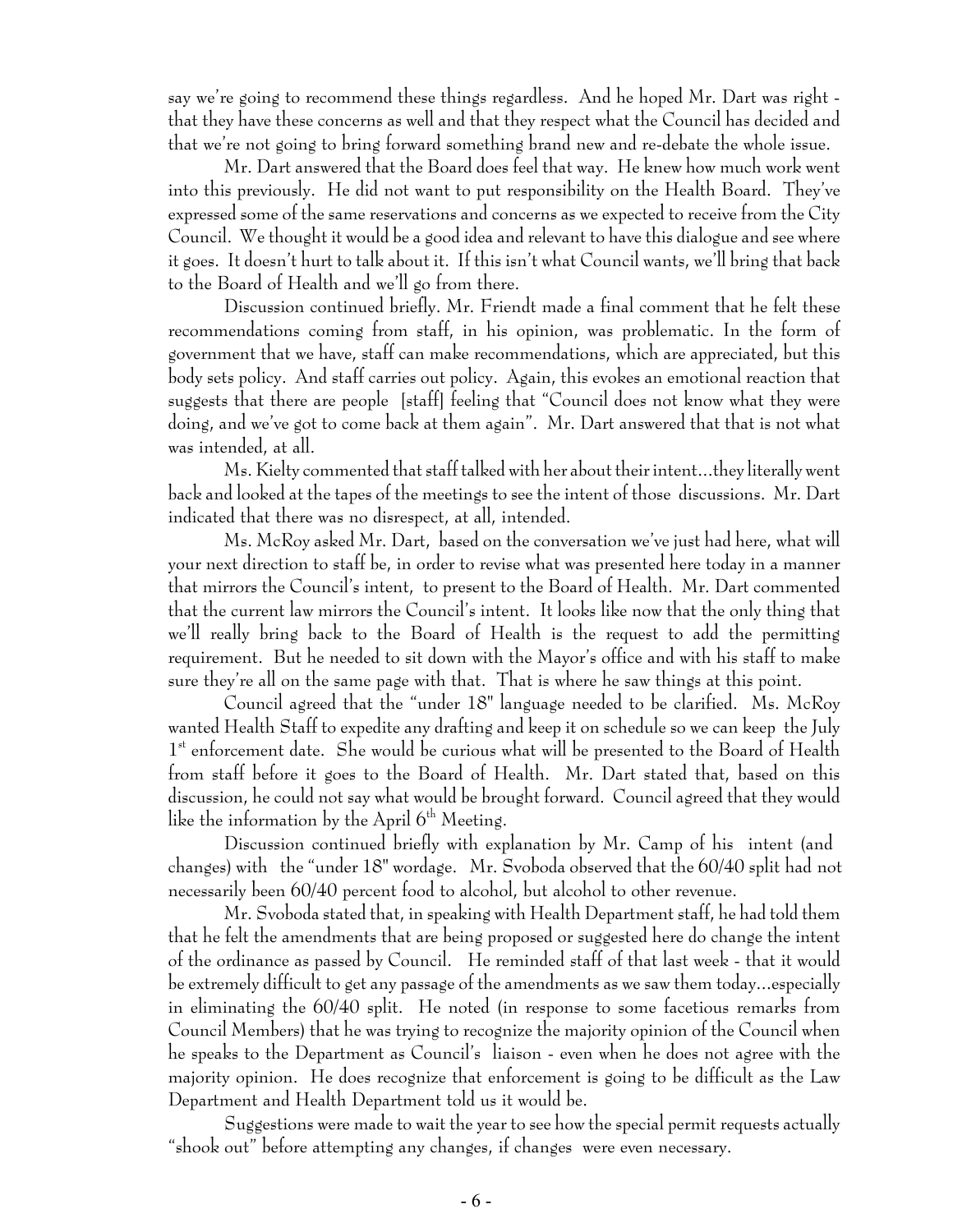Mr. Dart announced that the Annual Health Department Banquet is April  $6<sup>th</sup>$ . He invited Council Members to attend.

6. MULTI-MODAL TRANSPORTATION STUDY (Newman/Werner) Mr. Werner reported that there had been a presentation by a consultant talking a lot about StarTran this time. This is just a piece of the multi-modal issues. But, he looked at ways that we could, perhaps, improve efficiency...but more importantly, perhaps, find dollars by working a lot harder with the University and serving the University community much better than we do. It was interesting. We added a meeting in June to the Task Force schedule. We should be having a preliminary draft in the next two months and then wrap things up by the middle of June.

Ms. Newman commented that on Monday night there had also been an open house that she and Mr. Werner had rushed over to attend after the Council meeting. We were able to be there for the last half hour. They presented to about 60 people. There were many people, including students there who were interested in improving the transit system.

OTHER MEETINGS - See Mr. Cook's remarks prior to Number 5 above.

Mr. Svoboda reported that he and Ms. Newman had attended a meeting last week which had been sponsored by NU Directions, which dealt with problematic areas of town as it relates to "Partying". This involved mostly students. NU Directions is going to put together a series of workshops in five different neighborhood locations. They would try to bring in a wide scope of people which would include students, landlords, renters, owners, liquor industry people, business people. It will be facilitated by Leadership Lincoln. Hopefully, out of that we'll have just a little bit better feel and dialogue as to what everybody puts up with.

Ms. Newman added that they're trying to develop strategies on how neighbors can deal with students in party houses, but the intent is to have "study circles". This would be a group of people sitting down and talking about the issues to see if they can't come up with strategies and then have a larger group review those findings after that.

Ms. McRoy noted that the first meeting would be in the North Bottoms. Ms. Newman added that there is an area north of town on North  $14<sup>th</sup>$  & Superior that has a lot of problems and they do not have an organized neighborhood association. There will also be one in the Everett Neighborhood, Near South, 33rd Street - like Malone/Clinton area. Mr. Werner asked Mr. Svoboda and Ms. Newman to let the Council know when those meetings will be held. Mr. Svoboda stated that he would make sure that Council was aware of the schedule for these upcoming meetings.

Ms. McRoy reported that she had attended a meeting where former Mayor Helen Boosalis was in attendance. Ms. McRoy stated that Ms. Boosalis had asked about the current liquor mitigation ordinance. Ms. McRoy had visited with Ms. Boosalis about the former mayor's participation in many different changes in Lincoln's liquor laws - such as the "Blue Sunday" laws and other liquor law changes such as liquor by the drink. Ms. Boosalis had indicated that it hadn't been that hard. She had explained that at times groups were really active, then it had died out. Ms. McRoy just wanted to share that observation from a long-time political observer, so when we think we're having it rough...there are those who paved the road before us.

Mr. Camp commented that he wished they'd have paved it with gold, so we could tear it up and build more streets.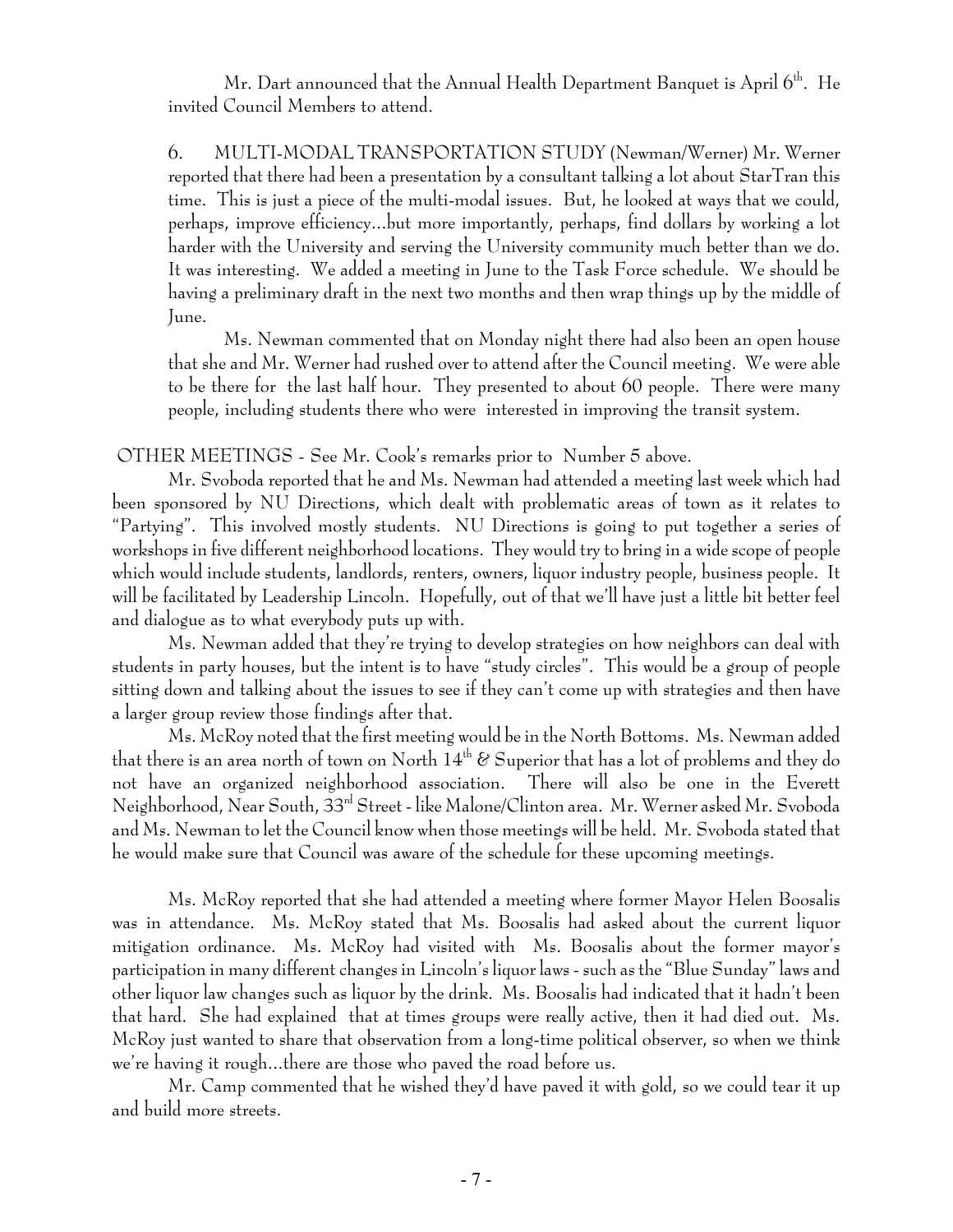**III. APPOINTMENTS/REAPPOINTMENTS -** Ms. Kielty passed out a list of the upcoming Appointments to the Council Members. There was no discussion.

**IV. REQUESTS OF COUNCIL FROM MAYOR** - Mr. Bowen reported on up-coming precouncils. He noted that next week there will be the City Audit Pre-Council. There will be an Executive Session on Personnel Negotiations and Don Taute will give you a summary of what he expects will be coming up. There will be an EMS, Inc. update on their transition and how they're doing things. These would be half-hour meetings, so we would be starting around 9:30 a.m. There was brief discussion with approval of the above noted schedule.

Mr. Bowen commented that Don Herz and one of the mechanics from the Fire Department would be going to LIBA's budget meeting tomorrow morning to talk about leasing of equipment. He wanted Council to be aware of that.

Mr. Bowen stated that his last comment was discussion on the mitigation hearing that would be held this afternoon. One item that is "dangling" out there is the issue of trails. Planning Commission does have some [inaudible]. Mr. Werner asked if he was referring to Planning Commission or Planning Department? Mr. Bowen indicated that he was referring to the Planning Department.

#### **V. MEETINGS/INVITATIONS** - Noted Without Significant Comment.

#### **VI. MISCELLANEOUS -**

1. Discussion of Schools/Conferences Funding when Discretionary Funds are exhausted. Are there other avenues available - Steve Hubka to address budget options available (Miscellaneous Expense Account from Gen Fund/Gen Expense). (Specific concern regarding attendance for J. Camp who has been requested by the Chamber of Commerce to attend a Conference in May - representing the City Council). Mr. Camp explained that the Chamber of Commerce had requested him, as a Council Member, to attend a conference that they're having in May - the  $1^{st}$  to the  $5^{th}$ . He noted that normally, this would be a Discretionary Fund item, but this discussion would address what we would do when we're out of Discretionary Funds. He wanted to ask Council for some or all assistance to go to that conference to represent the City Council.

Mr. Camp explained that he had asked Mr. Hubka to come forward and explain what options other than Discretionary Funds were available to Council Members for use in such circumstance, because none of them had had to utilize these means because they had, up to this point, had their Discretionary funds.

Mr. Hubka explained that up until 2000-2001 we had budgeted money (\$10,000) in General Expense for Travel for this type of situation. If the Mayor was called to Washington for something, the money would be available. As you know, from our discussions of General Expense, in the past couple of summers, we've put a few dollars in different places so that we could meet some unanticipated needs. General Expense is an area that is used for the good of the whole City. He felt this trip, to lobby for money for the City, would meet that criteria. The Fund isn't budgeted specifically for Travel, it also includes such things as Miscellaneous/Other Services. He noted that that had been cut back quite a bit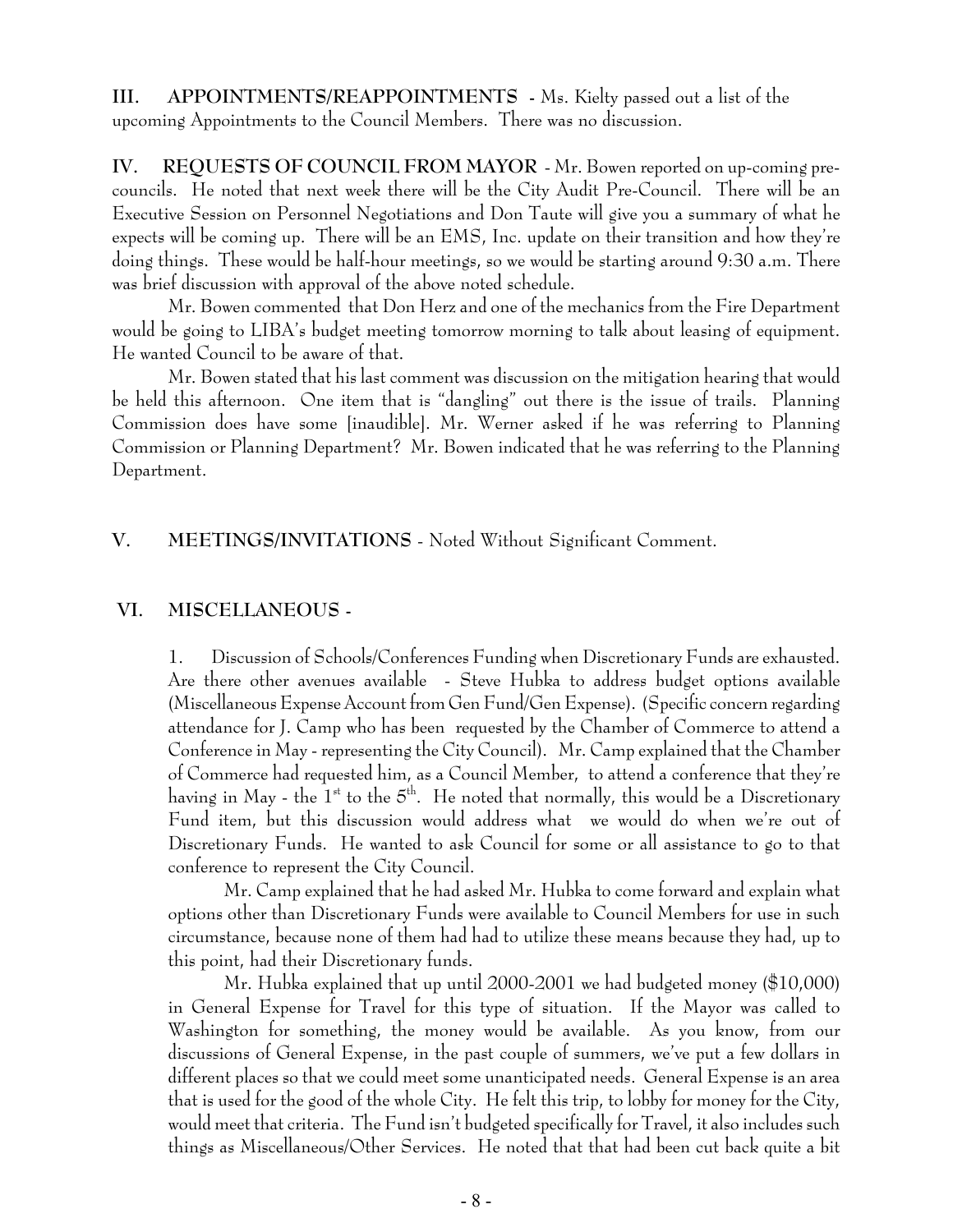from the prior year, but over-all in a 15.9 million dollar budget, a couple thousand dollars isn't going to break the bank here if Council chooses to send a representative to Washington.

Discussion ensued on this issue with comments that several Council Members have had to use their Discretionary Funds for such travel expenses with a concern as to whether it would be fair to have other members, who have used their Discretionary Funds for other purposes, to now ask for special funding. After this discussion with clarifying information, a motion was made by Glenn Friendt to authorize the funding for the Chair of the Council to attend the meeting. Mr. Svoboda seconded the motion. The motion was amended by Ms. McRoy to fund up to \$1,800 with the stipulation that Mr. Camp check with the Chamber to see how much of the trip costs they would subsidize. Mr. Friendt and Mr. Svoboda agreed to the amendment. The motion, as amended, carried by the following vote: AYES: Glenn Friendt, Jon Camp, Annette McRoy, Ken Svoboda; NAYS: Patte Newman, Jonathan Cook, Terry Werner.

#### ADDENDUM:

1. Discussion - Purchase of hp Laser Jet 1012 Printer for Mary - The printer from our office that she had been using as her desk-top printer is no longer functioning and parts are no longer available. Cori is investigating the purchase of the printer referenced in the attached material. This is an opportunity for your input and discussion. After a brief discussion, Ms. McRoy moved to purchase the printer in cooperation with the County Board in a 50/50 split of expenses. Mr. Svoboda seconded the motion which carried 5-2 by the following vote: AYES: Jonathan Cook, Glenn Friendt, Jon Camp, Annette McRoy, Ken Svoboda; NAYS: Patte Newman, Terry Werner.

2. The Ticket Validation Process. (Requested by Jon Camp) In a brief discussion, Mr. Camp expressed concerns on the eventual charges to be levied against the Departments according to the percentage of tickets issued, with Council having to budget a large amount of money from their own budget to cover such an expense. Mr. Camp indicated that this would be brought up at the next Public Building Commission. Until that time, Council Members agreed that Council would not validate parking tickets. Some members noted that Omaha does not validate parking tickets at all. It was suggested that the amount be lowered from the current \$5.00 flat fee to a fee in conformance to those fees charged at the other City owned parking facilities. Mr. Roper noted that the south lot is not open to the public, but after 5:30 p.m., the prohibition would not be enforced in order to allow for public parking at the night meetings.

With the Public Building Commission to investigate this matter further, Glenn Friendt moved that Council not offer validation tickets to the public. This motion was seconded by Patte Newman and carried by the following vote: AYES: Patte Newman, Glenn Friendt, Jon Camp, Annette McRoy, Ken Svoboda; NAYS: Jonathan Cook; ABSENT FOR VOTE: Terry Werner